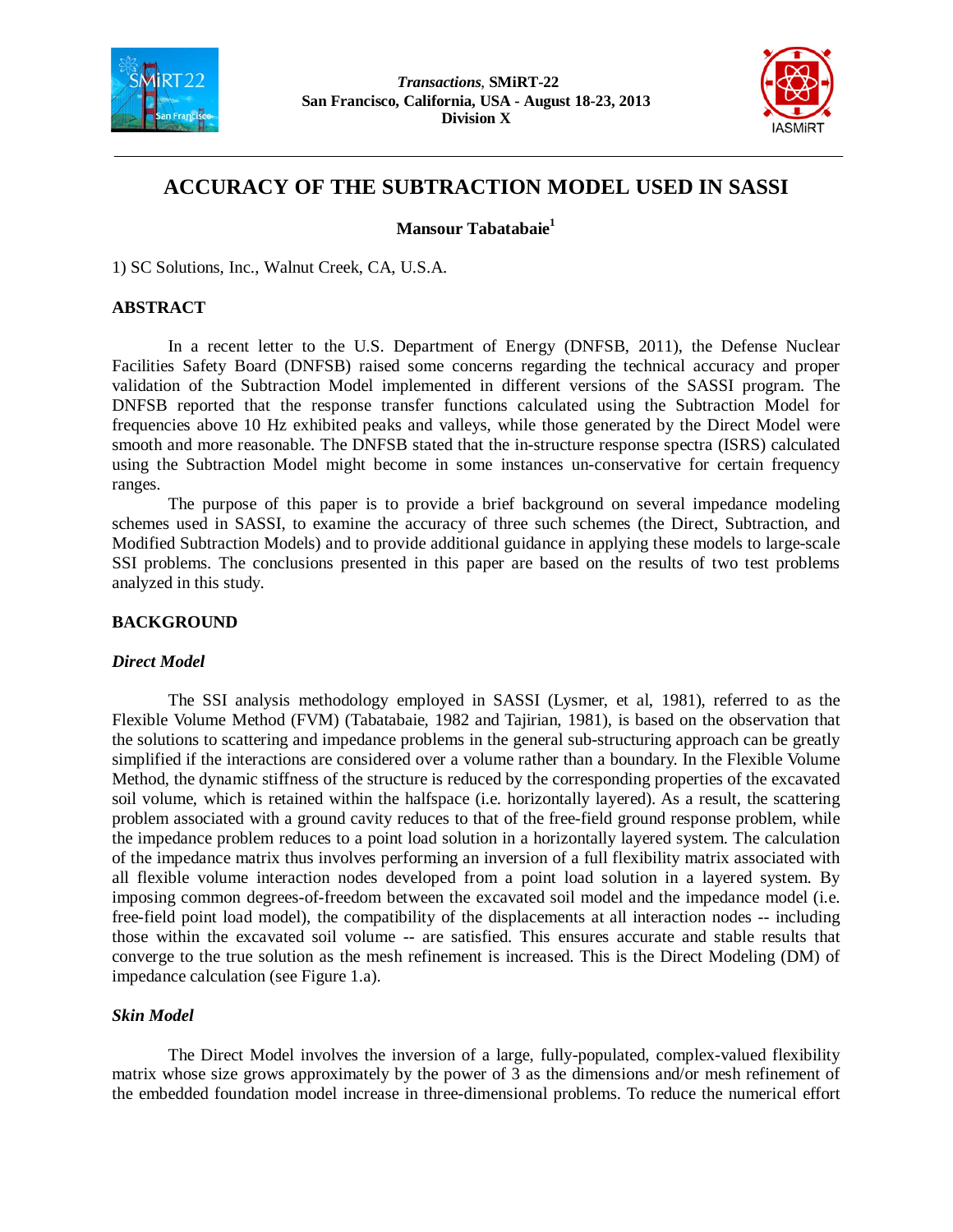involved in inverting a large flexibility matrix, the original SASSI program includes an alternative scheme for calculating the impedance matrix, referred to as the Skin Model (Tabatabaie, 1982). In this modeling scheme, only the degrees-of-freedom associated with the interaction nodes on the excavation skin (referred to as interface nodes) are considered in the inversion of the flexibility matrix, significantly reducing the numerical effort required to calculate the impedance matrix (see Figure 1.b for the definition of interface, intermediate, and internal nodes).

In applying the Skin Model, it is not theoretically necessary to impose the compatibility of displacements at the internal nodes within the excavated soil volume. In reality, the internal nodes are fictitious and only included for mathematical convenience. The stiffness terms associated with the internal nodes are expected to cancel each other out when the dynamic stiffness of the excavated soil model is subtracted from the impedance matrix. The Skin Model imposes the compatibility of displacements at the interface nodes, but at the internal nodes this compatibility is only inferred. Because of the numerical difference in deriving the impedance matrix from the free-field point load solution and direct stiffness formulation of the dynamic stiffness of the excavated soil model, the Skin Model only provides acceptable impedance solutions if the cut-off frequency is set very low (i.e. to  $V_s/12h$  or even lower, where  $V_s$  is the shear wave velocity of the foundation media and h is the smallest element size in the excavated soil model). As a result of this limitation, the Skin Model was not recommended for practical application. And as it has already been studied in detail (Tabatabaie, 1982) and remained largely unused, it will not be re-examined in this paper.



**Figure 1. Illustration of Direct and Skin Models**

## *Symmetric Impedance Model*

To further reduce the size of the impedance matrix, Symmetric and Anti-Symmetric Impedance Models (SIM) that take advantage of the system's symmetry were also developed and incorporated into the original SASSI program (Lysmer, et al, 1981). These models, derived from the special application of point loads in a layered system, significantly facilitated the SSI analysis of structures with large embedded foundations. Because the derivation of the Symmetric and Anti-Symmetric Models is exact and fully validated, they will not be re-examined in this paper.

#### *Rigid Impedance Model*

Later attempts to further reduce the size of the impedance matrix led to the development of the Rigid Impedance Model (RIM) (MTR/SASSI, 2011). This model is based on the assumption that the response of a rigid foundation can be fully described by 6 degrees-of-freedom (3 translations and 3 rotations). Taking advantage of the foundation's rigidity, the size of the complex-valued flexibility matrix was reduced to a 6x6 matrix, thus completely eliminating the need to invert a large flexibility matrix. Because this feature is not available in the original SASSI program, as well as limited to foundations with rigid base slabs, it will not be discussed in this paper.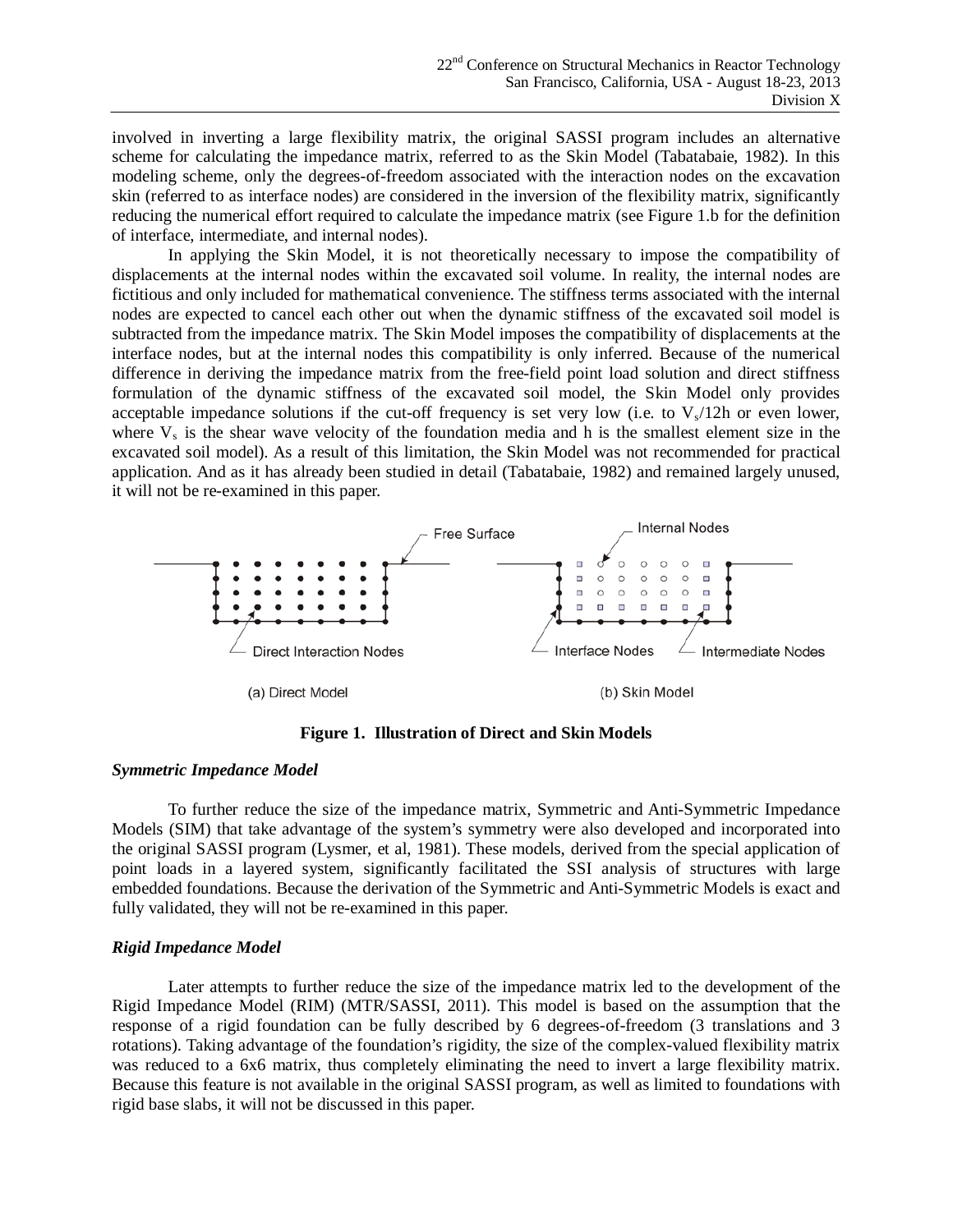## *Subtraction Model*

The Subtraction Model (SM) is an alternative modeling scheme that was later adopted by SASSI for solving impedance problems. In this scheme, only the interface nodes are considered as interaction nodes (i.e. the compatibility of displacements is no longer imposed at all interaction nodes within the soil volume) (see Figure 2.a). In some respects, this model is similar to the Skin Model with one exception: the compatibility of displacements at the internal nodes is considered in the Skin Model, whereas in the Subtraction Model it is not imposed. The Subtraction Model gained popularity because, like the Skin Model, it significantly reduced the numerical effort involved in calculating the impedance matrix for large embedded structures. However, it suffers from the same issues of numerical inaccuracy that were originally observed in the Skin Model (Tabatabaie, 1982). These issues, as raised by the DNFSB, are further explored in this paper.

### *Modified Subtraction Model*

The Modified Subtraction Model (MSM) is a proposed improvement over the Subtraction Model. According to this modeling scheme, the compatibility of displacements, in addition to the skin nodes, is imposed at the internal nodes located on the free-field surface by specifying those nodes as interaction nodes (see Figure 2.b). The accuracy of the Modified Subtraction Model is further studied in this paper.



**Figure 2. Illustration of Subtraction and Modified Subtraction Models**

# **SASSI PROGRAM**

The accuracy of different impedance modeling schemes in SASSI was investigated using MTR/**SASSI** (2011). This version of SASSI makes no distinction between the Direct, Skin, Subtraction, and Modified Subtraction Models, or any combination of the interaction node sets used to develop the impedance matrix. Because they are considered modeling schemes, the user simply specifies sets of interaction nodes (interface nodes) for which the compatibility of displacements between the excavated soil nodes and free-field point load model is imposed. These sets of interaction nodes are selected from among the excavated soil nodes, the balance of which is obtained automatically by the program and designated as "internal nodes." The compatibility of displacements is not imposed at the internal nodes.

The Direct Model, being the most accurate, specifies all the nodes within the excavated soil model as interaction nodes. The Subtraction Model, being the least accurate, specifies only the nodes on the excavation skin as interaction nodes. Other modeling schemes, such as the Skin and Modified Subtraction Models, specify more of the nodes within the excavated soil model as interaction nodes. In MTR/**SASSI** any impedance modeling scheme that does not impose the compatibility of displacements at all internal nodes (such as the Skin, Subtraction, and Modified Subtraction Models) is actually a subset of the Direct Model with incompatible displacements.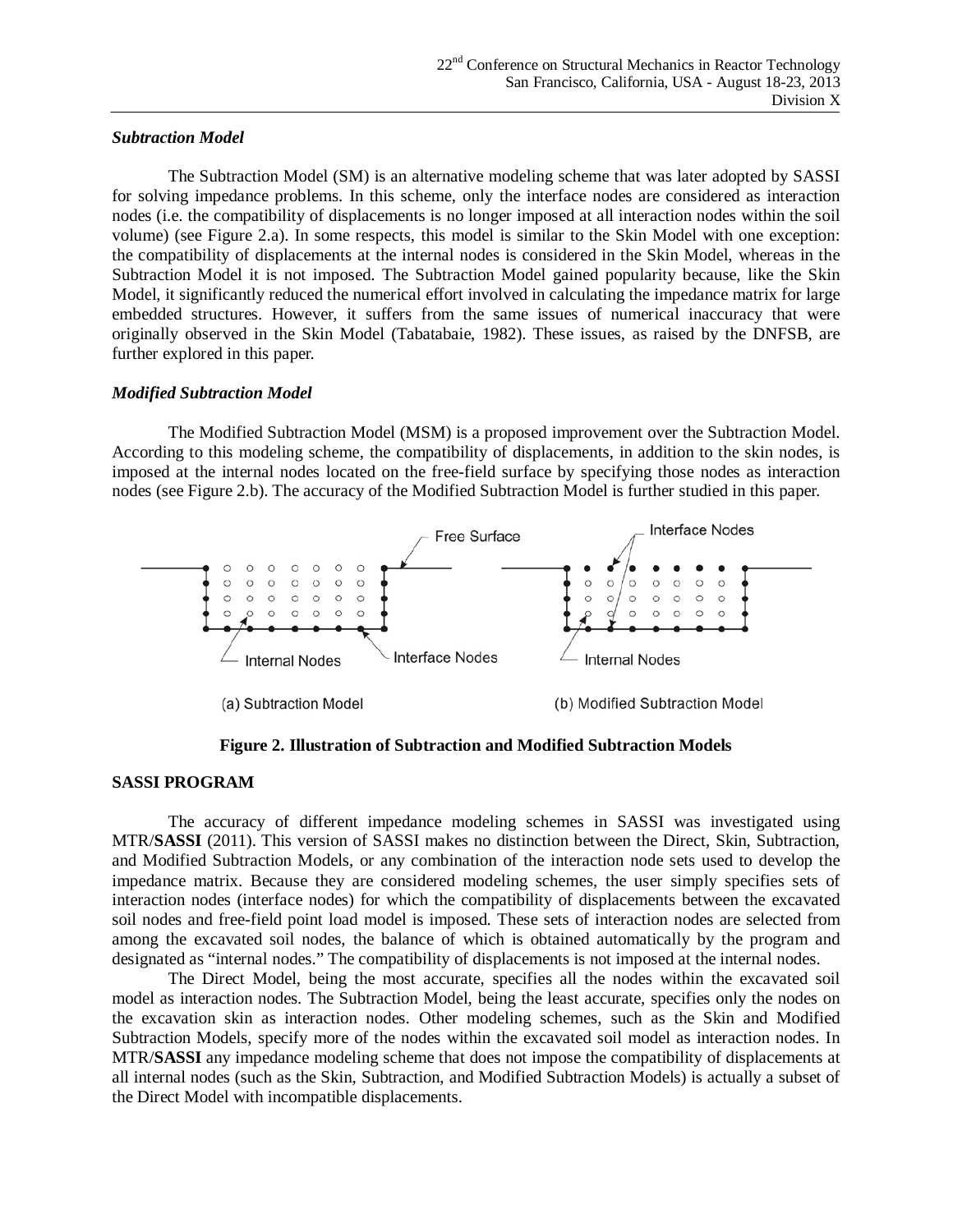To investigate the potential technical issues raised by the DNFSB regarding the Subtraction Model, two test problems are examined in this paper. The first is a benchmark problem that compares the results of the Direct, Subtraction, and Modified Subtraction Models in terms of scattering and impedance solutions against those of published literature. The second represents a simplified model of a nuclear power plant (NPP) sized structure analyzed for a standard soil site in the Western United States (WUS) and a hard rock site in the Central and Eastern United States (CEUS). The results of the second model in terms of computed transfer functions, maximum accelerations, and response spectra obtained from different modeling schemes are compared at several key locations in the structure. Details of the two test problems and a detailed discussion of the results are provided in Tabatabaie, 2011. The results are briefly discussed in this paper.

## **TEST 1: SCATTERING AND COMPLIANCE FUNCTIONS FOR A RIGID FOUNDATION**

The scattering and compliance functions for a rigid, massless, cylindrical foundation fully embedded in a uniform halfspace are used to examine the accuracy of the Direct, Subtraction, and Modified Subtraction Models for seismic SSI analysis. Available solutions to this problem are reported in Day (1977) and Apsel and Luco (1987). This is considered a "benchmark problem."

#### *Problem Description*

Figure 3 shows the foundation model and properties. The foundation has an embedment ratio of  $R/H = 1$ , where R and H are the radius and depth of the foundation, respectively. The properties for this problem are dimensionless. The halfspace has a damping of 1% for shear waves and 0.5% for compression waves.

The computer program MTR/**SASSI** is used to calculate the foundation scattering and compliance functions via the Direct, Subtraction, and Modified Subtraction Models. The scattering properties of the foundation are obtained for vertically propagating plane shear waves with control motion assigned at the free-field surface, and the results are compared to those reported in Day (1977). The foundation compliance functions include the vertical, horizontal, rocking, and coupled horizontal-rocking components. The calculated foundation compliance functions are compared with those reported in Apsel and Luco (1987). The scattering and compliance functions refer to the bottom center of the foundation.



**Figure 3. Foundation Model and Properties**

The problem is analyzed for three interaction node sets corresponding to the Direct, Subtraction, and Modified Subtraction Models. The passing frequency of the model ( $f_{pass} = V_s/5h$ , where h is the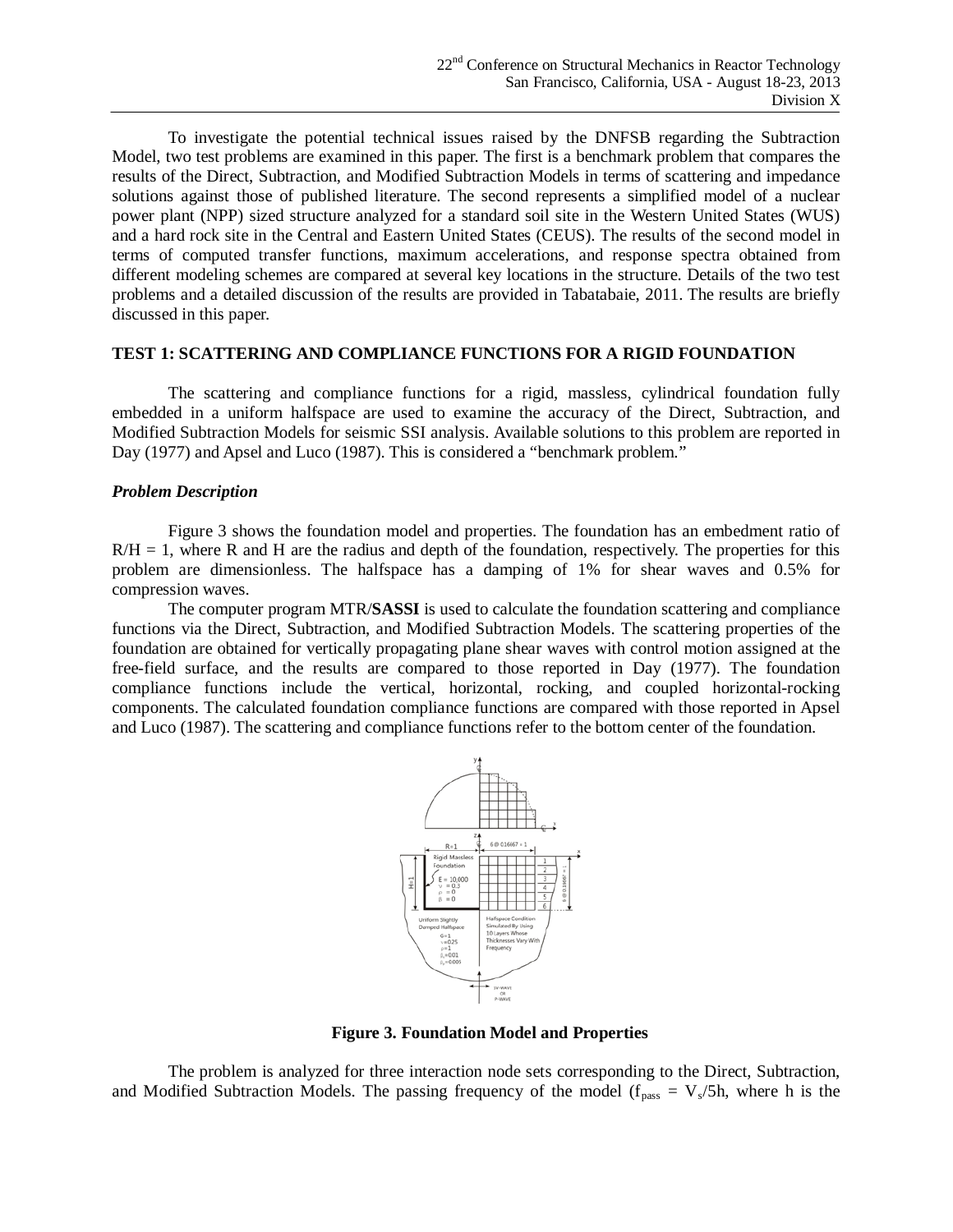largest soil element size and  $V_s$  is the minimum shear wave velocity of the soil medium) is  $1/5/0.16667 =$ 1.2 Hz. Analysis is performed to a frequency cut-off of  $f_{\text{max}} = 1.27$  Hz, which is slightly higher than the passing frequency of the model. Because the problem is dimensionless, the results are expressed in terms of dimensionless frequency parameter, ao, which is described as the ratio of the foundation dimension to the wave length of wave propagation:  $a_0 = 2 \pi R / \lambda$ , where R is the foundation radius,  $\lambda$  is wave length, and  $\omega$  is circular frequency. By plugging  $\lambda = V_s / f$  and  $\omega = 2\pi f$  into the above equation, the maximum value of  $a_0$  corresponding to the cut-off frequency is about 8.

#### *Discussion of Results*

The results of the scattering solutions (horizontal and rocking transfer functions) for the Direct, Subtraction, and Modified Subtraction Models are shown in Figure 4, where they are compared against those of published solutions. The results of the compliance functions are compared against those of the published results in Figure 5, Figure 6, Figure 7, and Figure 8 for the vertical, horizontal, rocking, and coupled horizontal-rocking components, respectively. Note that the compliance functions are normalized and rendered dimensionless by multiplying them by  $G \cdot R = 1$ .

A comparison of the scattering solutions for vertically propagating SV-waves using the Direct and Modified Subtraction Models shows excellent agreement with those reported in the literature for all frequencies up to the maximum  $a_0$  value of 8 (see Figure 4). The results for the Subtraction Model, however, start to deviate from the published results at about  $a_0 = 3$ .



**Figure 4. Foundation Scattering Response due to Vertically Propagating SV-Waves**

A comparison of compliance functions obtained from MTR/**SASSI** using the Direct and Modified Subtraction Models also shows excellent agreement with the published results for all four components (i.e. vertical, horizontal, rocking, and coupled horizontal-rocking -- see Figure 5 through 8, respectively). Again, the results for the Subtraction Model start to deviate from the published results at  $a_0 = 3$ .

As seen in Figure 5 through Figure 8, the compliance functions calculated using the Subtraction Model show a number of peaks and valleys at  $a_0 > 3$ , causing significant departures from the target solution. These peaks and valleys are generally indicative of the wave energy trapped in the SSI model. Because the Subtraction Model does not constrain the internal nodes of the excavated soil model to the free-field point load model to satisfy displacement compatibility, it is reasonable to suspect that the energy entrapment occurs within the excavated soil model.

To better understand the deviation of the Subtraction Model's results from those of the target solution, the horizontal and vertical modes of the excavated soil model, restrained on the bottom and all four sides, are calculated using MTR/**SASSI**. These modes, which correspond to the peaks of the horizontal and vertical transfer functions calculated at the top of the soil model from input in the horizontal and vertical directions, respectively, are shown in Figure 9.a. An examination of these modes shows some correlation to the observed peaks and valleys in the scattering and compliance functions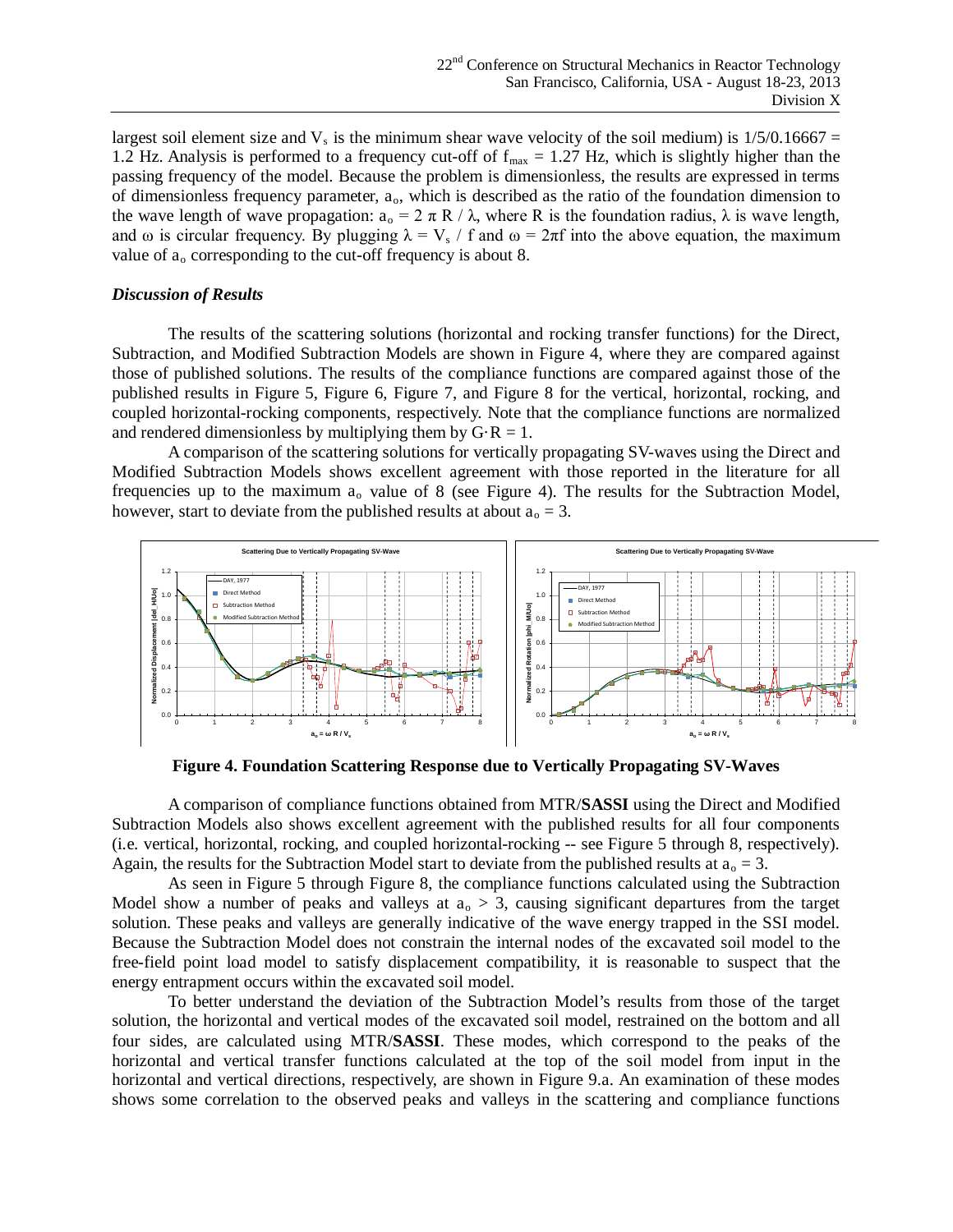calculated using the Subtraction Model (see Figure 4 through Figure 8). By imposing the compatibility of displacements at the free-field surface nodes (i.e. the Modified Subtraction Model), these anomalies disappear, and the calculated results show good agreement with the target solution at all frequencies. One may suspect that this improvement is the result of shifting the modes of the soil model to frequencies beyond the frequency of interest by further restraining the top nodes. An examination of the modes of the soil model restrained on all sides, including the bottom and top (see Figure 9.b), reveals a shift to somewhat higher frequencies; nevertheless, they still remain within the frequency range of interest. And because these modes have no effect on the results of the Modified Subtraction Model, it is difficult to imagine that they are solely responsible for the spurious modes observed in the Subtraction Model results. Perhaps in this particular case, the generation of artificial surface waves at the free-field boundary at the top gives rise to additional wave reflections, which may result in energy being trapped within the soil model when the surface nodes are not constrained to the free-field point load model.



**Figure 5. Normalized Foundation Compliance Functions, Vertical Component**



**Figure 6. Normalized Foundation Compliance Functions, Horizontal Component**



**Figure 7. Normalized Foundation Compliance Functions, Rocking Component**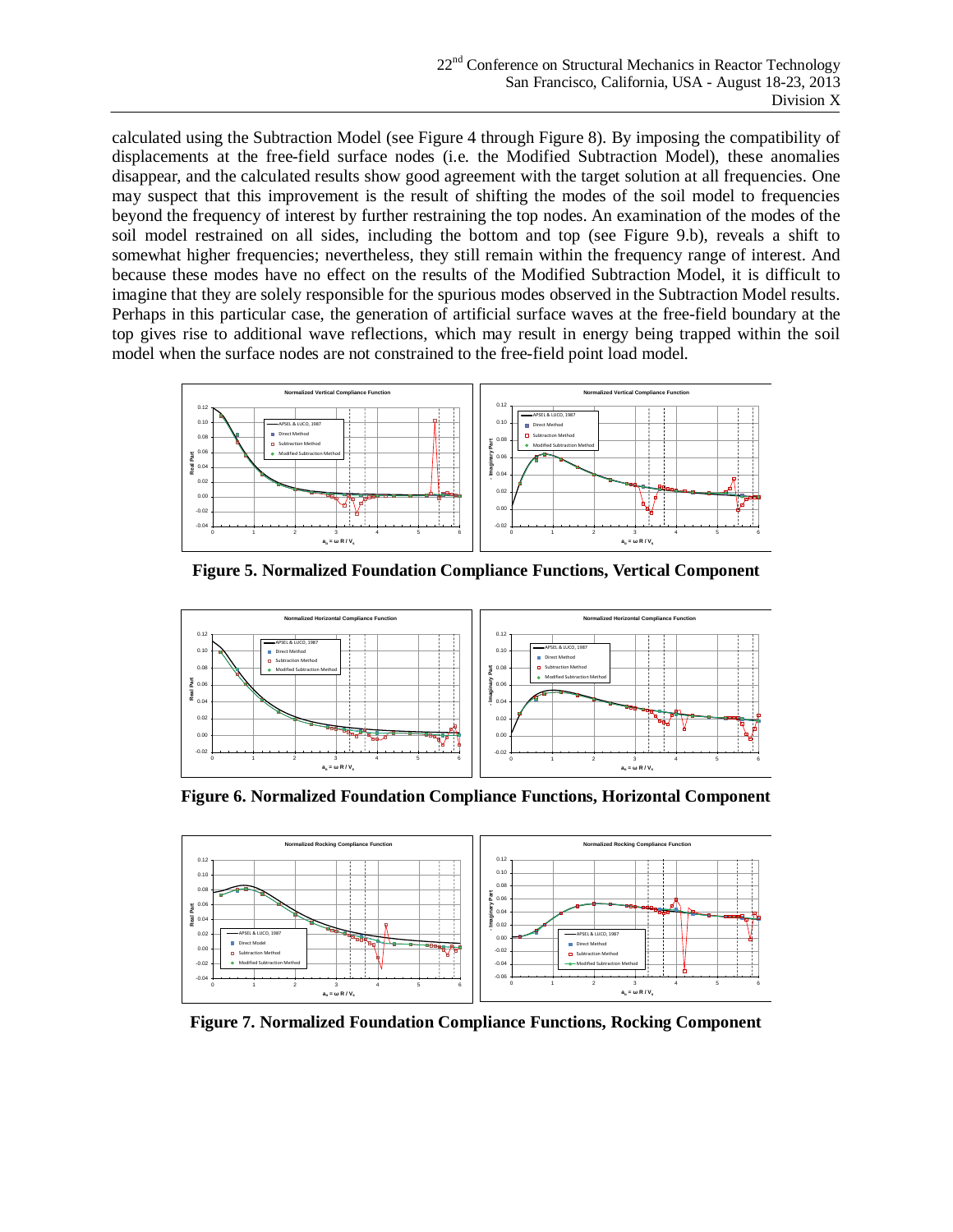

**Figure 8. Normalized Foundation Compliance Functions, Coupled Horizontal-Rocking Component**



(a) Model Constraints: Four Sides & Bottom (b) Model Constraints: Four Sides, Bottom & Top

**Figure 9. Horizontal and Vertical Modes of Excavated Soil Model**

# **TEST 2: SEISMIC RESPONSE OF A SHEAR-BOX STRUCTURE**

The purpose of this problem is to verify the accuracy of the Direct, Subtraction, and Modified Subtraction Models using MTR/**SASSI** to calculate the seismic SSI response of NPP structures. A simplified model of a typical NPP-sized structure is used to obtain and compare the results.

# *Problem Description*

The problem consists of a concrete shear-box structure. A one-half cutaway view of the structure is shown in Figure 10. The structure is  $100 \times 180$  feet in plan dimensions, with a vertical height of 100 feet and an embedment of 25 feet below the ground surface. The structure is modeled by 4-node plate/shell elements representing the basemat, walls, partitions, floors, and roofs. The excavated soil model consists of 8-node solid elements. The structure properties are shown in Figure 10.

Acceleration time histories and 5%-damped acceleration response spectra of input motion in the global x-, y- and z-directions are shown in Figure 11 for the standard soil site and in Figure 12 for the hard rock site. The standard soil site spectra are similar to the US NRC Reg. Guide 1.6 spectra. The hard rock spectra are typical high-frequency hard rock motions for the Central and Eastern United States.

The structure is subjected to vertically propagating P-, SV- and SH-waves with control motion specified at the free-field ground surface. The control motion consists of three orthogonal components, specified in terms of acceleration time histories in the global x-, y- and z-directions. The x- and zcomponents are associated with the SV- and P-waves, and the y-component is associated with the SHwave propagation. Two analysis cases are considered: one corresponding to a generic soil site with standard input motion (WUS type motion) and another corresponding to a generic rock site with highfrequency motion (CEUS type motion).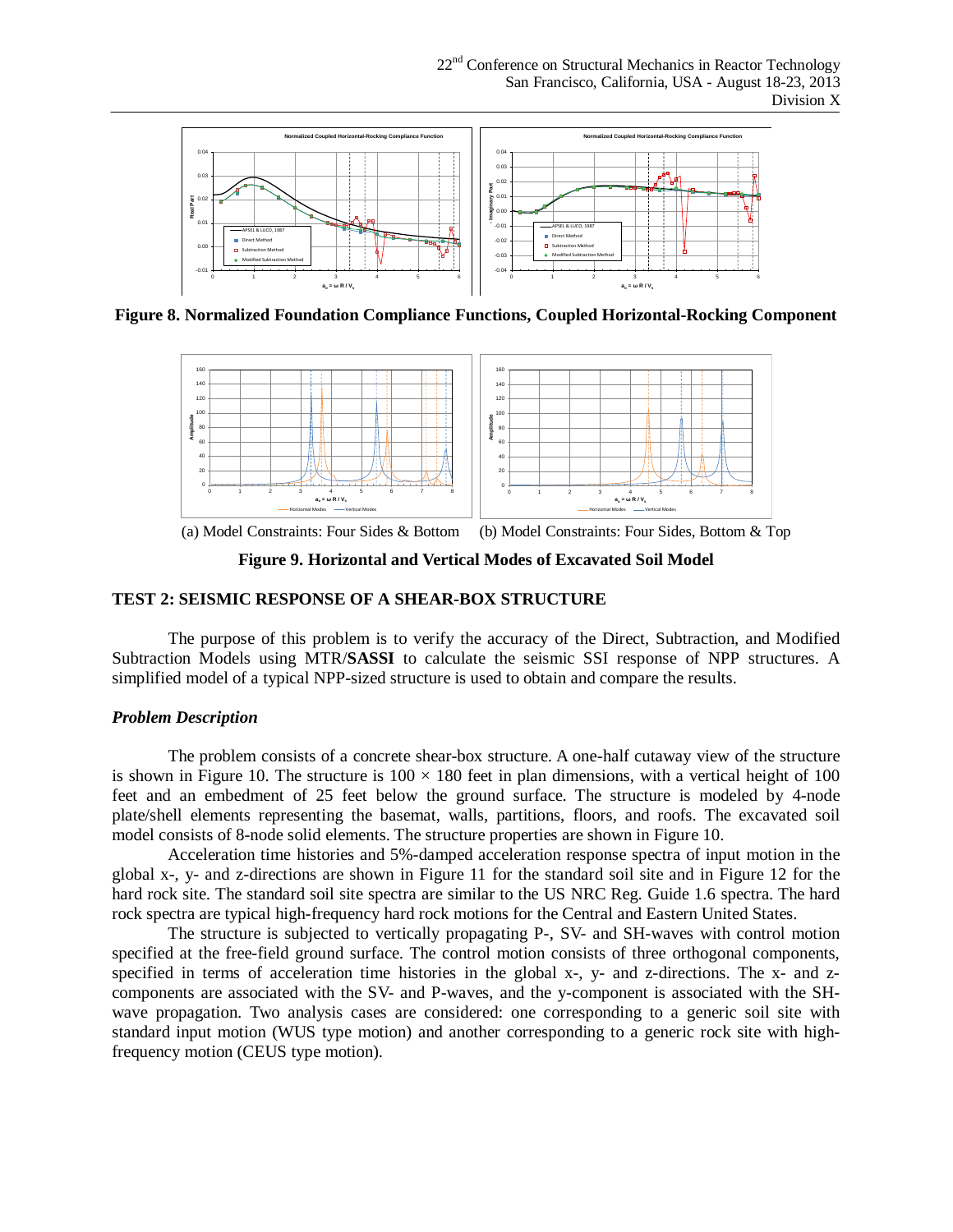





**Figure 11. Response Spectra and Time Histories of Reference Input Motions, WUS Soil Site**



**Figure 12. Response Spectra and Time Histories of Reference Input Motions, CEUS Hard Rock Site**

#### *Discussion of Results*

Typical transfer functions calculated from the Direct, Subtraction, and Modified Subtraction Models are compared in Figure 12.a for the standard soil site and in Figure 12.b for the hard rock site. As these figures show, the transfer functions for the Direct and Modified Subtraction Models are smooth for the entire frequency range, showing excellent agreement for frequencies below 50 Hz. But the transfer functions for the Subtraction Model begin to deviate from the Direct Model's solutions at frequencies above 15 Hz, exhibiting numerous peaks and valleys, particularly at higher frequencies.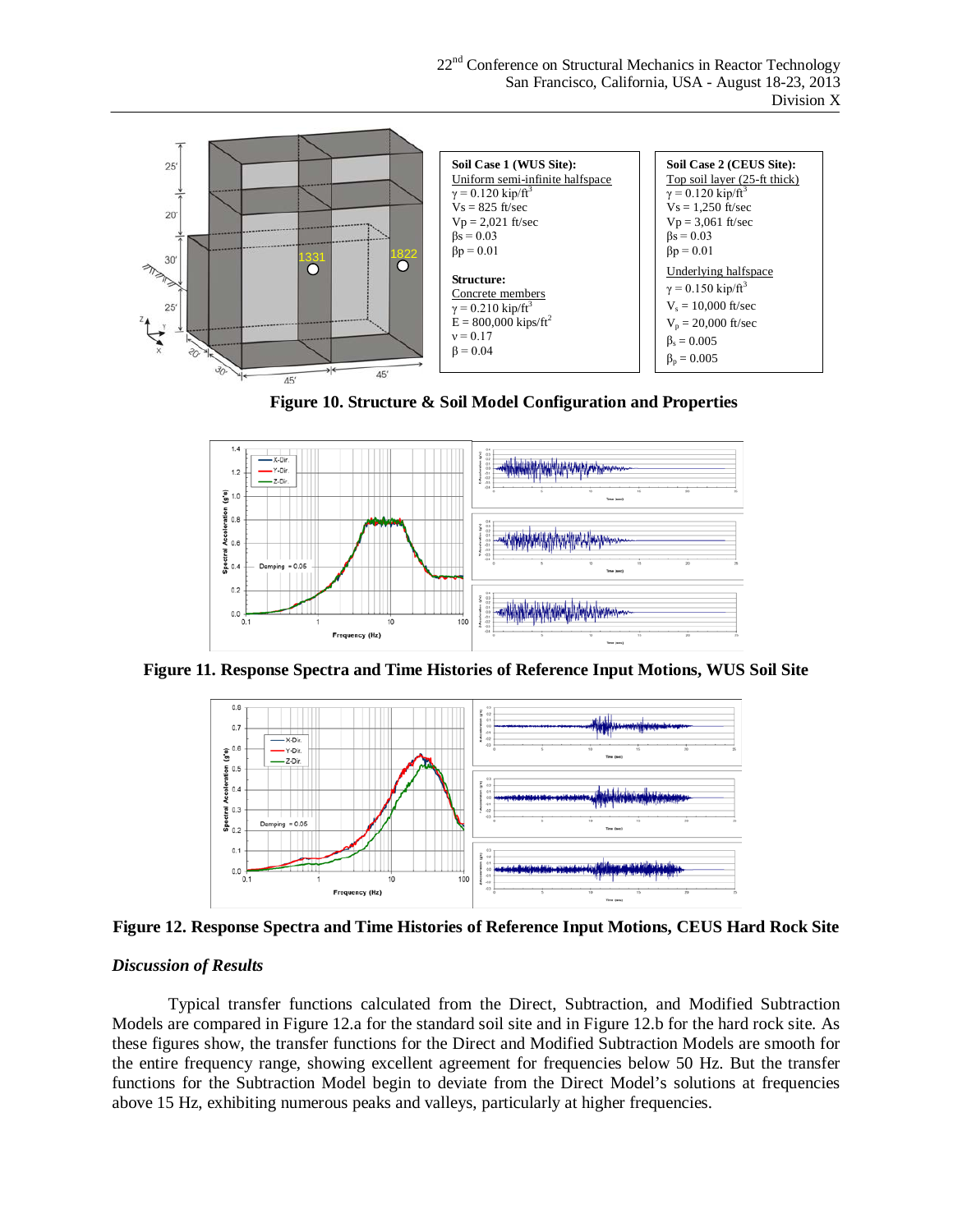

**Fig 12 - Comparison of Transfer Functions**

Typical 5%-damped acceleration response spectra calculated from the Direct, Subtraction, and Modified Subtraction Models at Node 1822 for the standard soil site and at Node 1331 for the hard rock site are compared in Figure 13.a and Figure 13.b, respectively. For the location of output nodes, refer to Figure 10. The spectra are calculated from input motions applied in three directions. The results show good agreement between the Direct and Modified Subtraction Models. But again, the results of the Subtraction Model deviate from those of the Direct Model at frequencies above 10 Hz. This is consistent with the results of the transfer functions discussed above. The results indicate that the calculated spectra from the Subtraction Model can be lower than those of the other two models at certain frequency ranges (e.g. see Figure 13.a).

The calculated maximum accelerations at several select nodes in the structure obtained with the Subtraction Model vary from those of the Direct Model by about 88-127% for the standard soil site and 87-135% for the hard rock site. The results of the Modified Subtraction Model in terms of the maximum acceleration responses were found to be within 1% of the Direct Model's results.



**Figure 13. Comparison of 5%-Damped Acceleration Response Spectra**